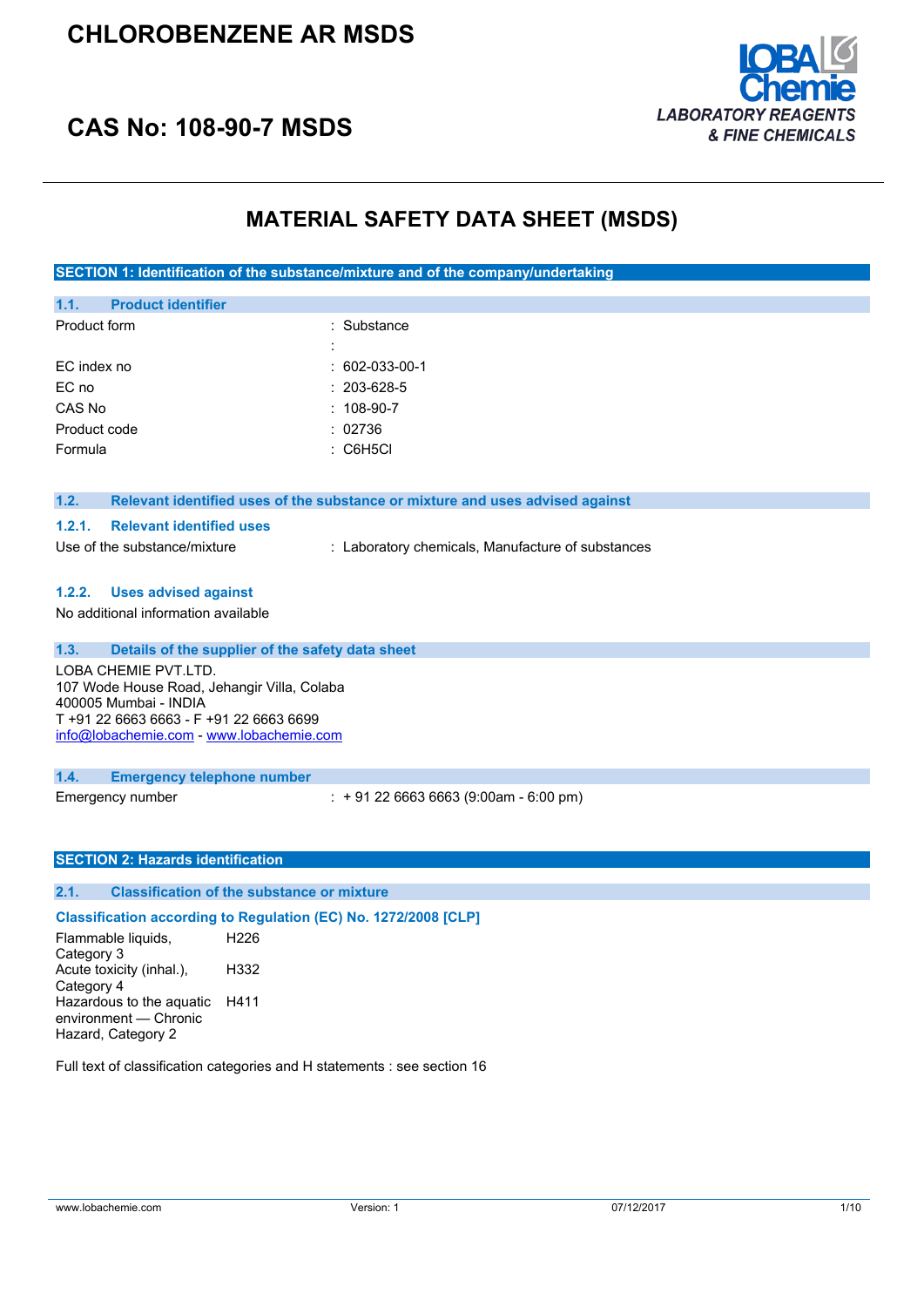Safety Data Sheet

**Classification according to Directive 67/548/EEC or 1999/45/EC**

Xn; R20 N; R51/53 R10 Full text of R-phrases: see section 16

**Adverse physicochemical, human health and environmental effects** No additional information available

| 2.2.<br><b>Label elements</b>                              |                                                                                                                             |
|------------------------------------------------------------|-----------------------------------------------------------------------------------------------------------------------------|
| Labelling according to Regulation (EC) No. 1272/2008 [CLP] |                                                                                                                             |
| Hazard pictograms (CLP)                                    | GHS02<br>GHS07<br>GHS09                                                                                                     |
| Signal word (CLP)                                          | : Warning                                                                                                                   |
| Hazard statements (CLP)                                    | : H226 - Flammable liquid and vapour<br>H332 - Harmful if inhaled<br>H411 - Toxic to aquatic life with long lasting effects |
| Precautionary statements (CLP)                             | $\therefore$ P273 - Avoid release to the environment                                                                        |

### **2.3. Other hazards**

No additional information available

| <b>SECTION 3: Composition/information on ingredients</b> |                               |  |  |
|----------------------------------------------------------|-------------------------------|--|--|
|                                                          |                               |  |  |
| 3.1.<br><b>Substance</b>                                 |                               |  |  |
| Name                                                     | $\therefore$ CHLOROBENZENE AR |  |  |
| CAS No                                                   | $: 108-90-7$                  |  |  |
| EC no                                                    | $: 203 - 628 - 5$             |  |  |
| EC index no                                              | $: 602-033-00-1$              |  |  |
|                                                          |                               |  |  |

Full text of R- and H-phrases: see section 16

| 3.2.           | <b>xture</b> |  |  |  |
|----------------|--------------|--|--|--|
| Not applicable |              |  |  |  |

| <b>SECTION 4: First aid measures</b>                                                                                                                  |            |            |      |
|-------------------------------------------------------------------------------------------------------------------------------------------------------|------------|------------|------|
|                                                                                                                                                       |            |            |      |
| 4.1.<br><b>Description of first aid measures</b>                                                                                                      |            |            |      |
| First-aid measures after inhalation<br>: If you feel unwell, seek medical advice. Remove person to fresh air and keep<br>comfortable for breathing.   |            |            |      |
| : Get immediate medical advice/attention. Wash skin with plenty of water. Take off<br>First-aid measures after skin contact<br>contaminated clothing. |            |            |      |
| www.lobachemie.com                                                                                                                                    | Version: 1 | 07/12/2017 | 2/10 |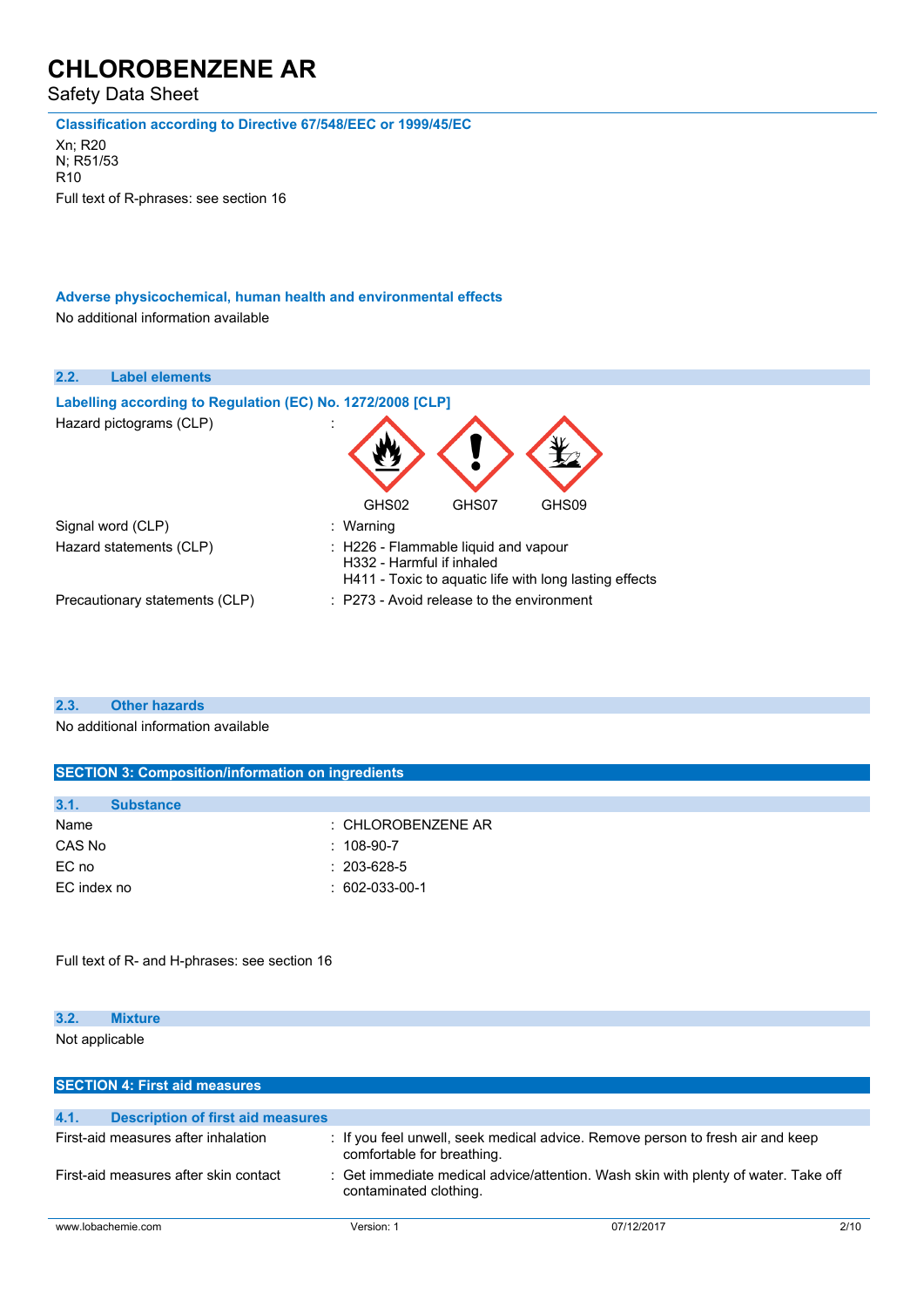### Safety Data Sheet

| First-aid measures after eye contact                                                    | : Rinse cautiously with water for several minutes. Remove contact lenses, if present<br>and easy to do. Continue rinsing. Get medical advice/attention. |                                                                                                                                                                        |
|-----------------------------------------------------------------------------------------|---------------------------------------------------------------------------------------------------------------------------------------------------------|------------------------------------------------------------------------------------------------------------------------------------------------------------------------|
| First-aid measures after ingestion                                                      | : Rinse mouth. Do not induce vomiting. Get medical advice/attention.                                                                                    |                                                                                                                                                                        |
| 4.2.<br>Most important symptoms and effects, both acute and delayed                     |                                                                                                                                                         |                                                                                                                                                                        |
| Symptoms/injuries after skin contact                                                    | : Causes skin irritation.                                                                                                                               |                                                                                                                                                                        |
| 4.3.                                                                                    | Indication of any immediate medical attention and special treatment needed                                                                              |                                                                                                                                                                        |
| No additional information available                                                     |                                                                                                                                                         |                                                                                                                                                                        |
| <b>SECTION 5: Firefighting measures</b>                                                 |                                                                                                                                                         |                                                                                                                                                                        |
| 5.1.<br><b>Extinguishing media</b>                                                      |                                                                                                                                                         |                                                                                                                                                                        |
| Suitable extinguishing media                                                            | : Carbon dioxide. Dry powder. Foam. Water spray.                                                                                                        |                                                                                                                                                                        |
| Unsuitable extinguishing media                                                          | : Do not use a heavy water stream.                                                                                                                      |                                                                                                                                                                        |
|                                                                                         |                                                                                                                                                         |                                                                                                                                                                        |
| 5.2.<br>Special hazards arising from the substance or mixture                           |                                                                                                                                                         |                                                                                                                                                                        |
| Fire hazard                                                                             | : Flammable liquid and vapour.                                                                                                                          |                                                                                                                                                                        |
| <b>Explosion hazard</b>                                                                 | : May form flammable/explosive vapour-air mixture.                                                                                                      |                                                                                                                                                                        |
| 5.3.<br><b>Advice for firefighters</b>                                                  |                                                                                                                                                         |                                                                                                                                                                        |
| Protection during firefighting                                                          | : Do not enter fire area without proper protective equipment, including respiratory                                                                     |                                                                                                                                                                        |
|                                                                                         | protection.                                                                                                                                             |                                                                                                                                                                        |
| <b>SECTION 6: Accidental release measures</b>                                           |                                                                                                                                                         |                                                                                                                                                                        |
| 6.1.                                                                                    | Personal precautions, protective equipment and emergency procedures                                                                                     |                                                                                                                                                                        |
| General measures                                                                        |                                                                                                                                                         | Remove ignition sources. Use special care to avoid static electric charges. No naked                                                                                   |
|                                                                                         | lights. No smoking.                                                                                                                                     |                                                                                                                                                                        |
| 6.1.1.<br>For non-emergency personnel                                                   |                                                                                                                                                         |                                                                                                                                                                        |
| Emergency procedures                                                                    | : Evacuate unnecessary personnel.                                                                                                                       |                                                                                                                                                                        |
|                                                                                         |                                                                                                                                                         |                                                                                                                                                                        |
| 6.1.2.<br>For emergency responders                                                      |                                                                                                                                                         |                                                                                                                                                                        |
| Protective equipment<br><b>Emergency procedures</b>                                     | Use personal protective equipment as required.<br>: Ventilate area.                                                                                     |                                                                                                                                                                        |
|                                                                                         |                                                                                                                                                         |                                                                                                                                                                        |
| <b>Environmental precautions</b><br>6.2.                                                |                                                                                                                                                         |                                                                                                                                                                        |
| Avoid release to the environment.                                                       |                                                                                                                                                         |                                                                                                                                                                        |
|                                                                                         |                                                                                                                                                         |                                                                                                                                                                        |
| 6.3.<br>Methods and material for containment and cleaning up<br>Methods for cleaning up | : Collect spillage. On land, sweep or shovel into suitable containers.                                                                                  |                                                                                                                                                                        |
|                                                                                         |                                                                                                                                                         |                                                                                                                                                                        |
| <b>Reference to other sections</b><br>6.4.                                              |                                                                                                                                                         |                                                                                                                                                                        |
| No additional information available                                                     |                                                                                                                                                         |                                                                                                                                                                        |
| <b>SECTION 7: Handling and storage</b>                                                  |                                                                                                                                                         |                                                                                                                                                                        |
| 7.1.<br><b>Precautions for safe handling</b>                                            |                                                                                                                                                         |                                                                                                                                                                        |
| Additional hazards when processed                                                       | : Handle empty containers with care because residual vapours are flammable.                                                                             |                                                                                                                                                                        |
| Precautions for safe handling                                                           | : Avoid contact with skin and eyes. Take precautionary measures against static                                                                          |                                                                                                                                                                        |
|                                                                                         | discharge. Use only non-sparking tools. Keep away from sources of ignition - No<br>smoking. Do not breathe vapours.                                     |                                                                                                                                                                        |
| Hygiene measures                                                                        |                                                                                                                                                         | Do not eat, drink or smoke when using this product. Wash hands and other exposed<br>areas with mild soap and water before eating, drinking or smoking and when leaving |
|                                                                                         | work.                                                                                                                                                   |                                                                                                                                                                        |
| 7.2.<br><b>Conditions for safe storage, including any incompatibilities</b>             |                                                                                                                                                         |                                                                                                                                                                        |
| Technical measures                                                                      | : Proper grounding procedures to avoid static electricity should be followed.                                                                           |                                                                                                                                                                        |
|                                                                                         | Ground/bond container and receiving equipment. Use explosion-proof<br>electrical/ventilating/lighting/ equipment.                                       |                                                                                                                                                                        |
| www.lobachemie.com                                                                      | Version: 1                                                                                                                                              | 07/12/2017<br>3/10                                                                                                                                                     |

Í,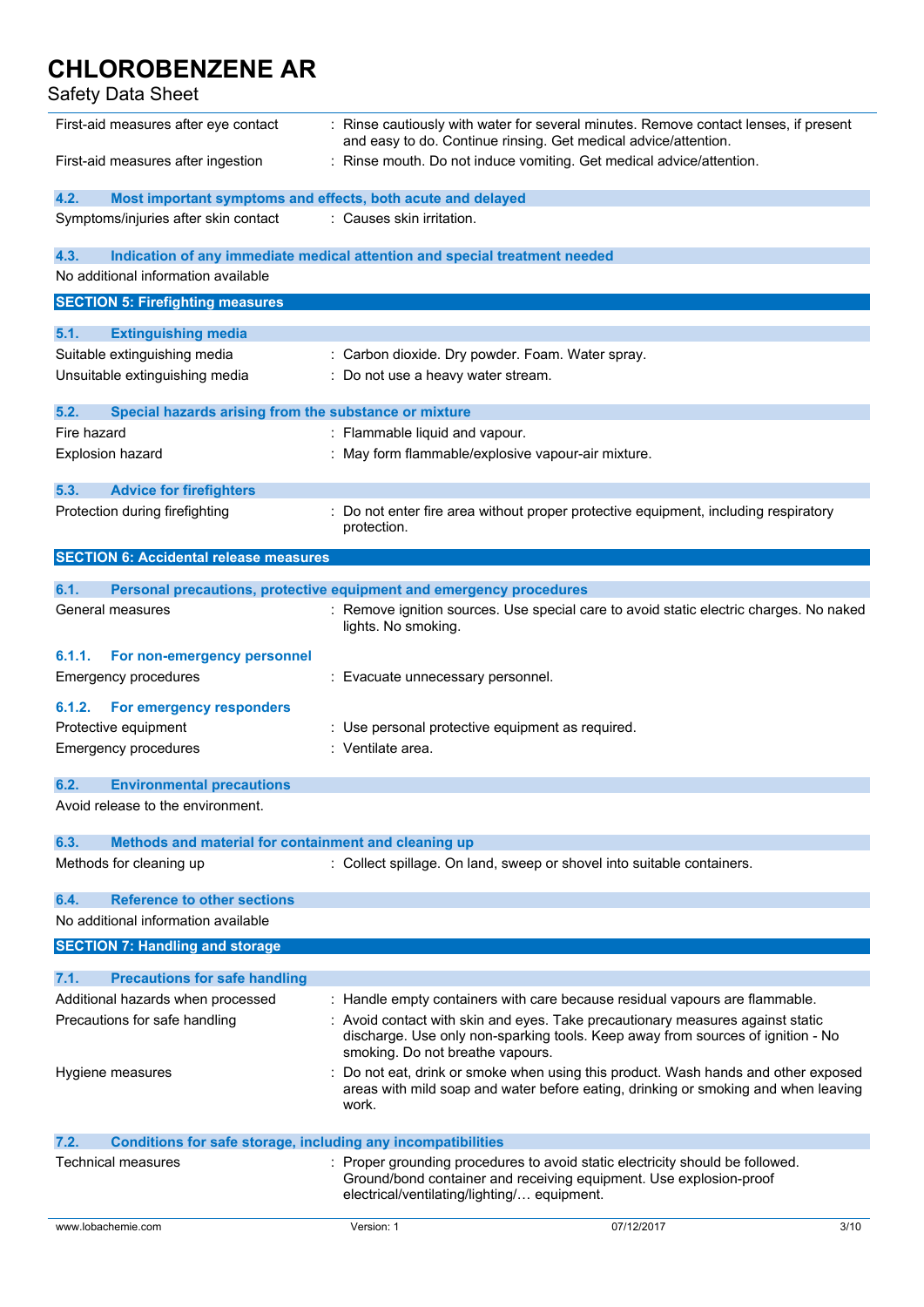### Safety Data Sheet

| Storage conditions<br>Incompatible materials            | : Keep container tightly closed. Keep in fireproof place.<br>: Heat sources. |  |
|---------------------------------------------------------|------------------------------------------------------------------------------|--|
| <b>Specific end use(s)</b><br>7.3.                      |                                                                              |  |
| No additional information available                     |                                                                              |  |
| <b>SECTION 8: Exposure controls/personal protection</b> |                                                                              |  |
| <b>Control parameters</b><br>8.1.                       |                                                                              |  |
| No additional information available                     |                                                                              |  |

| 8.2.<br><b>Exposure controls</b>                              |                                                           |
|---------------------------------------------------------------|-----------------------------------------------------------|
| Hand protection                                               | : Protective gloves                                       |
| Eye protection                                                | Chemical goggles or safety glasses                        |
| Skin and body protection                                      | : Wear suitable protective clothing                       |
| Respiratory protection                                        | : Wear respiratory protection                             |
| <b>SECTION 9: Physical and chemical properties</b>            |                                                           |
| 9.1.<br>Information on basic physical and chemical properties |                                                           |
| Physical state                                                | : Liquid                                                  |
| Colour                                                        | : Clear Colorless.                                        |
| Odour                                                         | : almond like odour.                                      |
| Odour threshold                                               | : No data available                                       |
| pH                                                            | : No data available                                       |
| Relative evaporation rate (butylacetate=1)                    | : 1.1                                                     |
| Melting point                                                 | ∶ -45 °C                                                  |
| Freezing point                                                | : No data available                                       |
| Boiling point                                                 | :132 °C                                                   |
| Flash point                                                   | : 27 $^{\circ}$ C                                         |
| Auto-ignition temperature                                     | : 637 °C                                                  |
| Decomposition temperature                                     | : No data available                                       |
| Flammability (solid, gas)                                     | Flammable<br>Flammable liquid and vapour                  |
| Vapour pressure                                               | : 15.7 hPa at 25 °C                                       |
| Relative vapour density at 20 °C                              | : 3.9                                                     |
| Relative density                                              | : 1.106 at 25 $^{\circ}$ C                                |
| Density<br>Solubility                                         | : $1.11$ g/cm <sup>3</sup><br>: Water: Insoluble in water |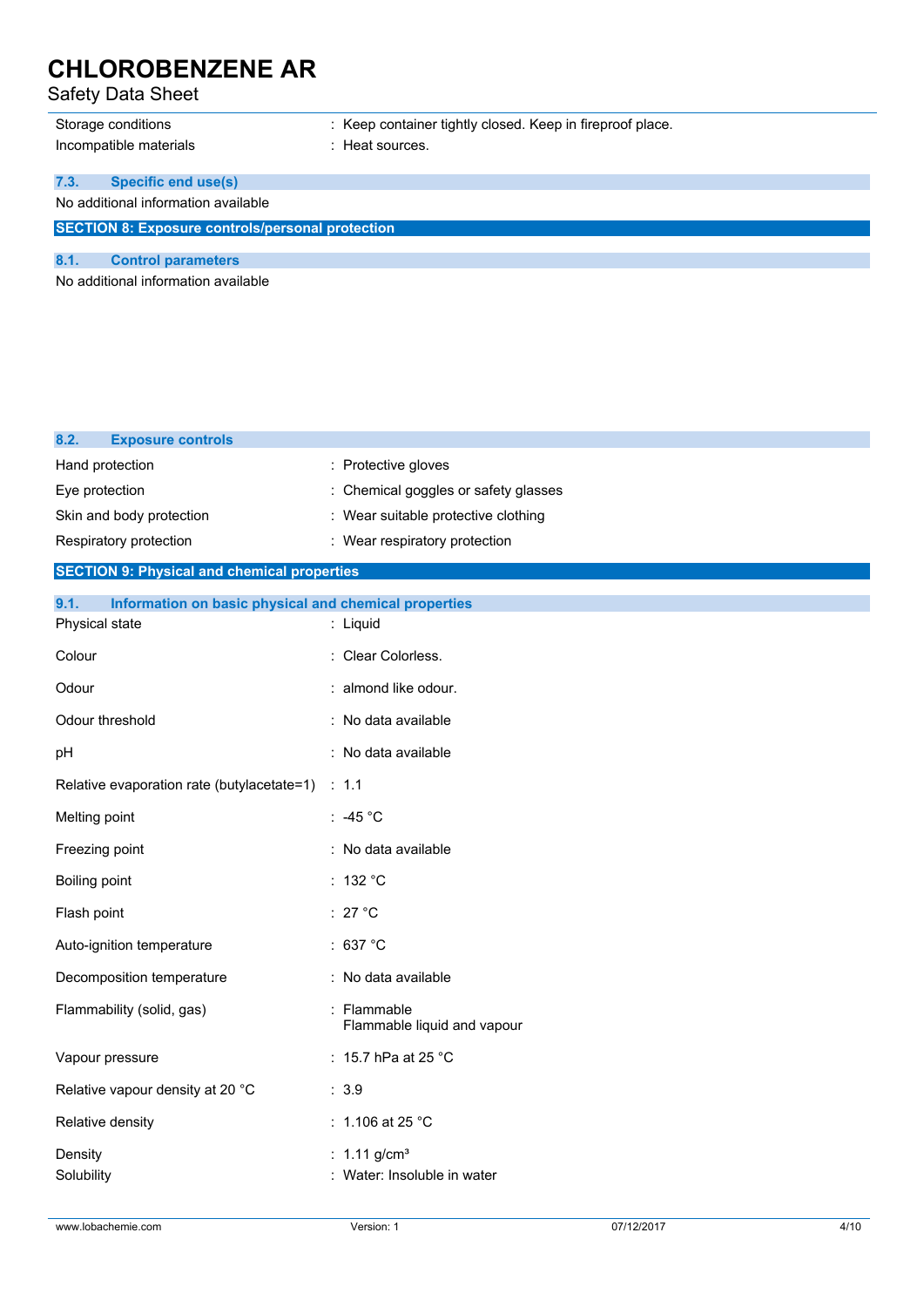### Safety Data Sheet

| Log Pow                 | : 2.89                    |
|-------------------------|---------------------------|
| Viscosity, kinematic    | : No data available       |
| Viscosity, dynamic      | : No data available       |
| Explosive properties    | : No data available       |
| Oxidising properties    | : No data available       |
| <b>Explosive limits</b> | $: 0.013 - 0.071$ vol $%$ |

| 9.2.           | <b>Other information</b>                     |                                   |
|----------------|----------------------------------------------|-----------------------------------|
|                | No additional information available          |                                   |
|                | <b>SECTION 10: Stability and reactivity</b>  |                                   |
|                |                                              |                                   |
| 10.1.          | <b>Reactivity</b>                            |                                   |
|                | No additional information available          |                                   |
|                |                                              |                                   |
| 10.2.          | <b>Chemical stability</b>                    |                                   |
|                | Stable under normal conditions.              |                                   |
|                |                                              |                                   |
| 10.3.          | <b>Possibility of hazardous reactions</b>    |                                   |
|                | No additional information available          |                                   |
|                |                                              |                                   |
| 10.4.          | <b>Conditions to avoid</b>                   |                                   |
|                | Open flame. Heat. Sparks.                    |                                   |
|                |                                              |                                   |
| 10.5.          | <b>Incompatible materials</b>                |                                   |
|                | No additional information available          |                                   |
|                |                                              |                                   |
| 10.6.          | <b>Hazardous decomposition products</b>      |                                   |
|                | May release flammable gases.                 |                                   |
|                |                                              |                                   |
|                |                                              |                                   |
|                | <b>SECTION 11: Toxicological information</b> |                                   |
| 11.1.          | <b>Information on toxicological effects</b>  |                                   |
| Acute toxicity |                                              | : Inhalation: Harmful if inhaled. |
|                |                                              |                                   |

www.lobachemie.com **Version: 1** 07/12/2017 5/10 Skin corrosion/irritation : Not classified Serious eye damage/irritation : Not classified Respiratory or skin sensitisation : Not classified Germ cell mutagenicity **in the COV** classified Carcinogenicity **Carcinogenicity** : Not classified Reproductive toxicity **in the COV** Reproductive toxicity **in the COV** Reproductive toxicity Specific target organ toxicity (single exposure) : Not classified Specific target organ toxicity (repeated exposure) : Not classified Aspiration hazard **in the set of the set of the set of the set of the set of the set of the set of the set of the set of the set of the set of the set of the set of the set of the set of the set of the set of the set of th**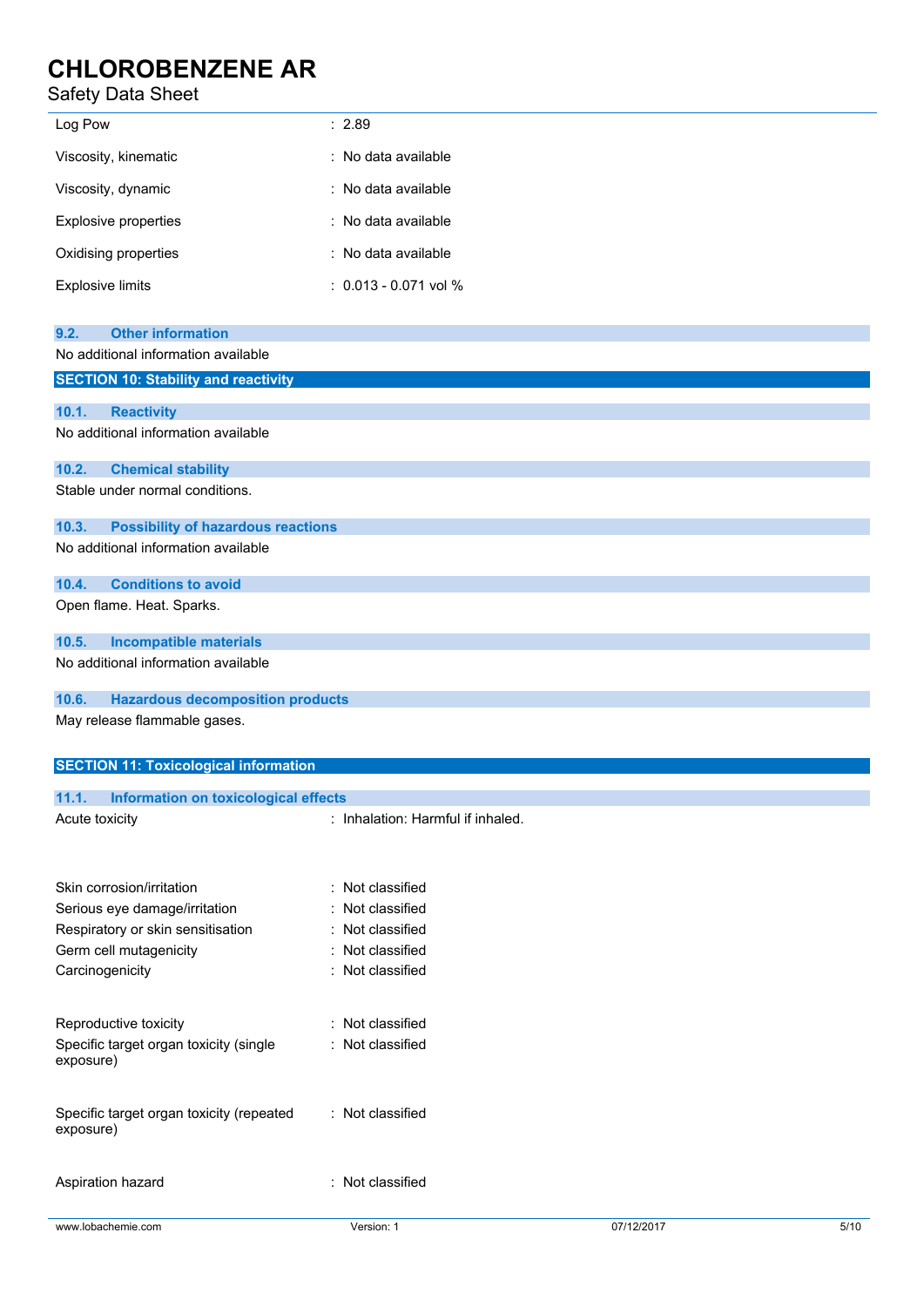Safety Data Sheet

| <b>SECTION 12: Ecological information</b>                                                 |                                                                             |
|-------------------------------------------------------------------------------------------|-----------------------------------------------------------------------------|
| 12.1.<br><b>Toxicity</b>                                                                  |                                                                             |
| Ecology - water                                                                           | : Toxic to aquatic life with long lasting effects.                          |
|                                                                                           |                                                                             |
|                                                                                           |                                                                             |
|                                                                                           |                                                                             |
|                                                                                           |                                                                             |
| <b>Persistence and degradability</b><br>12.2.                                             |                                                                             |
| CHLOROBENZENE AR (108-90-7)                                                               |                                                                             |
| Persistence and degradability                                                             | May cause long-term adverse effects in the environment.                     |
|                                                                                           |                                                                             |
| <b>Bioaccumulative potential</b><br>12.3.                                                 |                                                                             |
| CHLOROBENZENE AR (108-90-7)                                                               |                                                                             |
| Log Pow                                                                                   | 2.89                                                                        |
|                                                                                           |                                                                             |
| <b>Mobility in soil</b><br>12.4.                                                          |                                                                             |
| No additional information available                                                       |                                                                             |
|                                                                                           |                                                                             |
|                                                                                           |                                                                             |
| <b>Results of PBT and vPvB assessment</b><br>12.5.<br>No additional information available |                                                                             |
|                                                                                           |                                                                             |
|                                                                                           |                                                                             |
| <b>Other adverse effects</b><br>12.6.                                                     |                                                                             |
| No additional information available                                                       |                                                                             |
| <b>SECTION 13: Disposal considerations</b>                                                |                                                                             |
|                                                                                           |                                                                             |
| <b>Waste treatment methods</b><br>13.1.                                                   |                                                                             |
| Product/Packaging disposal<br>recommendations                                             | : Dispose of contents/container to                                          |
| Additional information                                                                    | : Handle empty containers with care because residual vapours are flammable. |
|                                                                                           |                                                                             |
| <b>SECTION 14: Transport information</b>                                                  |                                                                             |
| In accordance with ADR / RID / IMDG / IATA / ADN                                          |                                                                             |
|                                                                                           |                                                                             |
| <b>UN number</b><br>14.1.                                                                 |                                                                             |
| UN-No. (ADR)                                                                              | : 1134                                                                      |
| UN-No. (IMDG)                                                                             | : 1134                                                                      |
| UN-No.(IATA)                                                                              | : 1134                                                                      |
| UN-No.(ADN)                                                                               | : Not regulated                                                             |
| UN-No. (RID)                                                                              | : Not regulated                                                             |
| 14.2.                                                                                     |                                                                             |
| <b>UN proper shipping name</b><br>Proper Shipping Name (ADR)                              | : CHLOROBENZENE                                                             |
| Proper Shipping Name (IMDG)                                                               | : CHLOROBENZENE                                                             |
|                                                                                           |                                                                             |

Proper Shipping Name (IATA) : CHLOROBENZENE Proper Shipping Name (ADN) : Not regulated Proper Shipping Name (RID) : Not regulated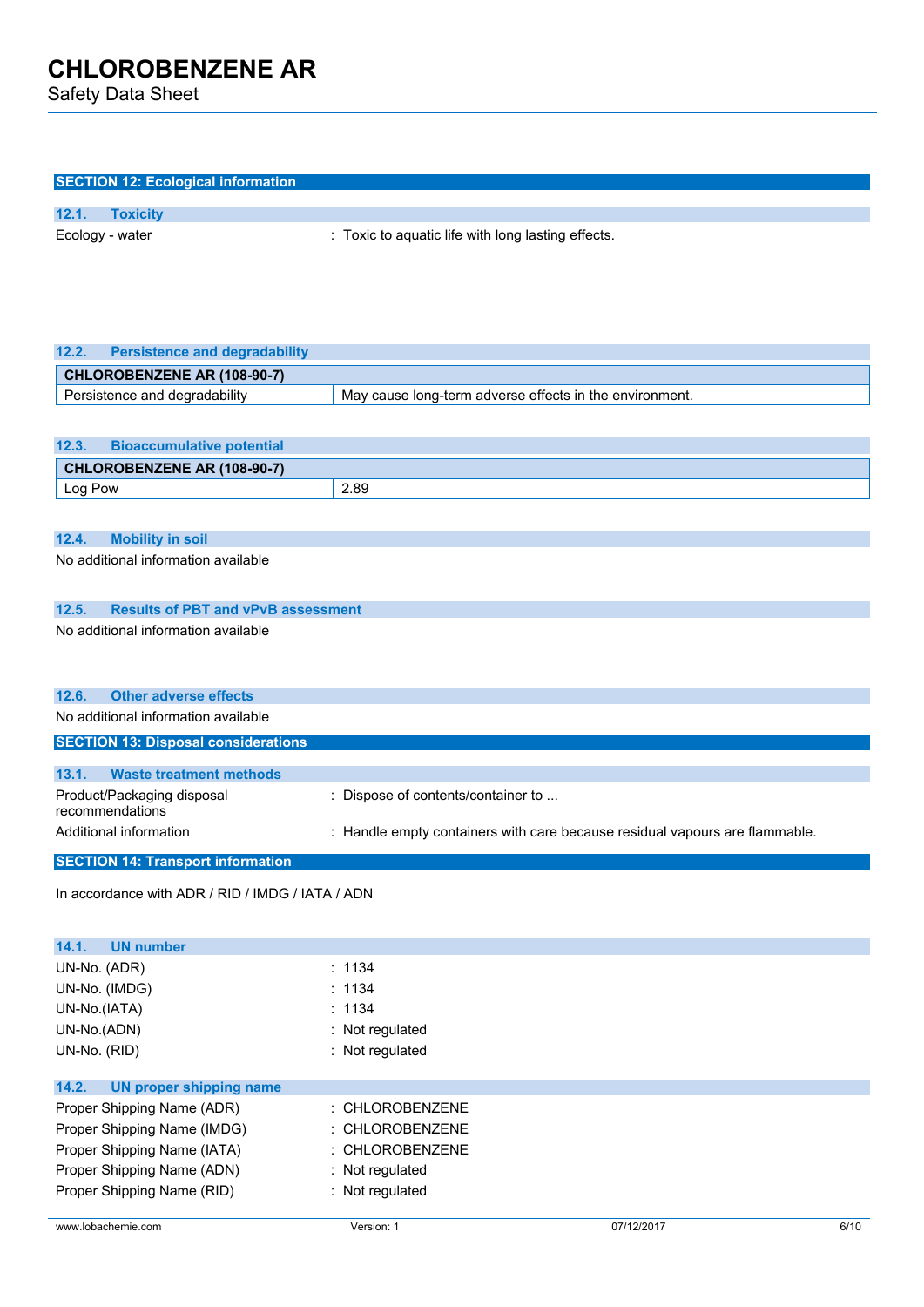### Safety Data Sheet

| Transport document description (ADR)<br>Transport document description (IMDG) | : UN 1134 CHLOROBENZENE, 3, III, (D/E), ENVIRONMENTALLY HAZARDOUS<br>: UN 1134 CHLOROBENZENE, 3, III, MARINE POLLUTANT/ENVIRONMENTALLY<br>HAZARDOUS (29°C c.c.) |  |  |  |
|-------------------------------------------------------------------------------|-----------------------------------------------------------------------------------------------------------------------------------------------------------------|--|--|--|
| Transport document description (IATA)                                         | : UN 1134 CHLOROBENZENE, 3, III, ENVIRONMENTALLY HAZARDOUS                                                                                                      |  |  |  |
| <b>Transport hazard class(es)</b><br>14.3.                                    |                                                                                                                                                                 |  |  |  |
| <b>ADR</b>                                                                    |                                                                                                                                                                 |  |  |  |
| Transport hazard class(es) (ADR)                                              | : 3                                                                                                                                                             |  |  |  |
| Danger labels (ADR)                                                           | : 3                                                                                                                                                             |  |  |  |
|                                                                               |                                                                                                                                                                 |  |  |  |
| <b>IMDG</b>                                                                   |                                                                                                                                                                 |  |  |  |
| Transport hazard class(es) (IMDG)                                             | : 3                                                                                                                                                             |  |  |  |
| Danger labels (IMDG)                                                          | : 3                                                                                                                                                             |  |  |  |
|                                                                               |                                                                                                                                                                 |  |  |  |
|                                                                               |                                                                                                                                                                 |  |  |  |
| <b>IATA</b>                                                                   |                                                                                                                                                                 |  |  |  |
| Transport hazard class(es) (IATA)                                             | : 3                                                                                                                                                             |  |  |  |
| Hazard labels (IATA)                                                          | : 3                                                                                                                                                             |  |  |  |
|                                                                               |                                                                                                                                                                 |  |  |  |
|                                                                               |                                                                                                                                                                 |  |  |  |
| <b>ADN</b>                                                                    |                                                                                                                                                                 |  |  |  |
| Transport hazard class(es) (ADN)                                              | : Not regulated                                                                                                                                                 |  |  |  |
| <b>RID</b>                                                                    |                                                                                                                                                                 |  |  |  |
| Transport hazard class(es) (RID)                                              | : Not regulated                                                                                                                                                 |  |  |  |
| 14.4.<br><b>Packing group</b>                                                 |                                                                                                                                                                 |  |  |  |
| Packing group (ADR)                                                           | $: \mathsf{III}$                                                                                                                                                |  |  |  |
| Packing group (IMDG)                                                          | $:$ $\mathbb H$                                                                                                                                                 |  |  |  |
| Packing group (IATA)                                                          | $: \mathbb{H}$                                                                                                                                                  |  |  |  |
| Packing group (ADN)                                                           | : Not regulated                                                                                                                                                 |  |  |  |
| Packing group (RID)                                                           | : Not regulated                                                                                                                                                 |  |  |  |
| 14.5.<br><b>Environmental hazards</b>                                         |                                                                                                                                                                 |  |  |  |
| Dangerous for the environment                                                 | : Yes                                                                                                                                                           |  |  |  |
| Marine pollutant                                                              | : Yes                                                                                                                                                           |  |  |  |
| Other information                                                             | : No supplementary information available                                                                                                                        |  |  |  |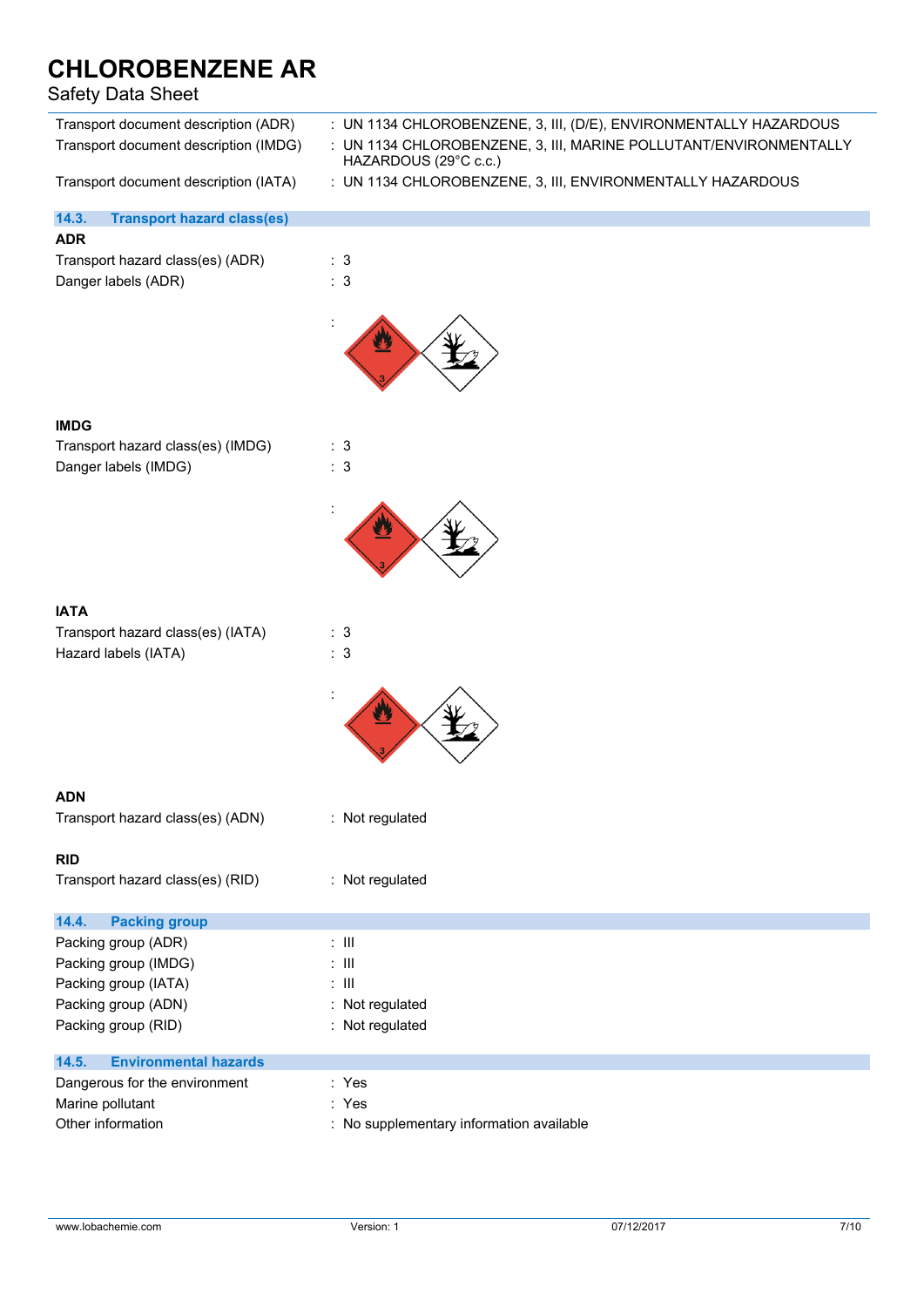**CHLOROBENZENE AR** Safety Data Sheet **14.6. Special precautions for user - Overland transport** Classification code (ADR) : F1 Limited quantities (ADR) : 5L Excepted quantities (ADR) : E1 Packing instructions (ADR) : P001, IBC03, LP01, R001 Mixed packing provisions (ADR) : MP19 Portable tank and bulk container : T2 instructions (ADR) Portable tank and bulk container special : TP1 provisions (ADR) Tank code (ADR) : LGBF Vehicle for tank carriage : FL Transport category (ADR) : 3 Special provisions for carriage - Packages : V12 (ADR) Special provisions for carriage - Operation : S2 (ADR) Hazard identification number (Kemler No.) : 30 Orange plates 30 1134 Tunnel restriction code (ADR) : D/E EAC code : 2Y **- Transport by sea** Limited quantities (IMDG) : 5 L Excepted quantities (IMDG) : E1 Packing instructions (IMDG) : P001, LP01 IBC packing instructions (IMDG) : IBC03 Tank instructions (IMDG) : T2 Tank special provisions (IMDG) : TP1 EmS-No. (Fire) : F-E EmS-No. (Spillage) : S-D

#### Stowage category (IMDG)  $\qquad \qquad$ : A Flash point (IMDG) : 29°C c.c. MFAG-No : 130 **- Air transport** PCA Excepted quantities (IATA) : E1 PCA Limited quantities (IATA) : Y344 PCA limited quantity max net quantity (IATA) : 10L PCA packing instructions (IATA) : 355 PCA max net quantity (IATA) : 60L CAO packing instructions (IATA) : 366 CAO max net quantity (IATA) : 220L

ERG code (IATA) : 3L

**- Inland waterway transport**

Not regulated

**- Rail transport**

Not regulated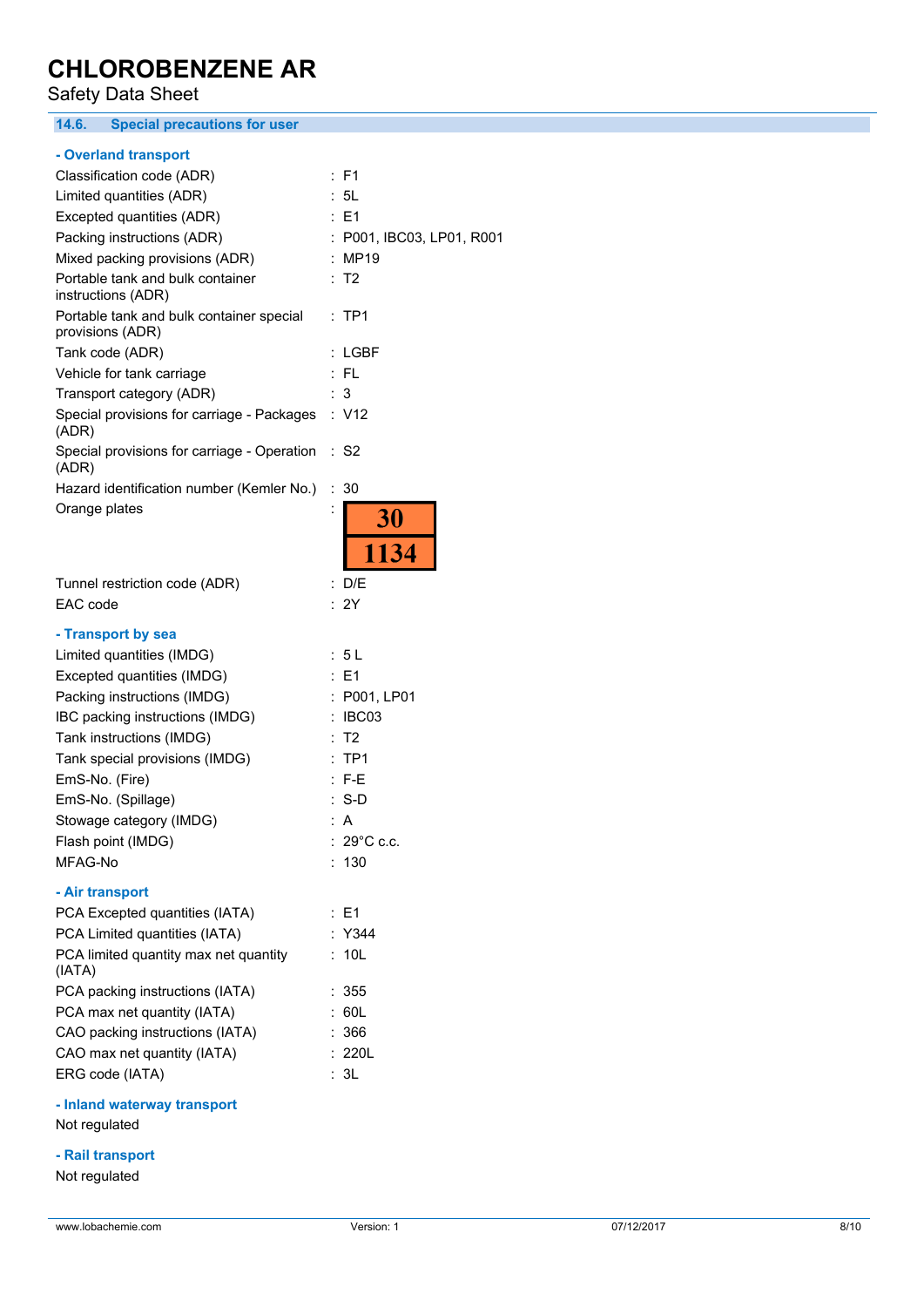Safety Data Sheet

| 14.7.                                                                                   | Transport in bulk according to Annex II of MARPOL 73/78 and the IBC Code                                    |
|-----------------------------------------------------------------------------------------|-------------------------------------------------------------------------------------------------------------|
| Not applicable                                                                          |                                                                                                             |
| <b>SECTION 15: Regulatory information</b>                                               |                                                                                                             |
|                                                                                         |                                                                                                             |
| 15.1.                                                                                   | Safety, health and environmental regulations/legislation specific for the substance or mixture              |
| 15.1.1. EU-Regulations                                                                  |                                                                                                             |
| No REACH Annex XVII restrictions<br>CHLOROBENZENE AR is not on the REACH Candidate List |                                                                                                             |
| CHLOROBENZENE AR is not on the REACH Annex XIV List                                     |                                                                                                             |
|                                                                                         |                                                                                                             |
|                                                                                         |                                                                                                             |
|                                                                                         |                                                                                                             |
| 15.1.2. National regulations                                                            |                                                                                                             |
| Germany                                                                                 |                                                                                                             |
| AwSV/VwVwS Annex reference                                                              | : Water hazard class (WGK) 2, hazardous to water (Classification according to<br>VwVwS, Annex 2; WGK No 53) |
| 12th Ordinance Implementing the Federal<br>Immission Control Act - 12. BlmSchV          | : Is not subject of the 12. BlmSchV (Hazardous Incident Ordinance)                                          |
|                                                                                         |                                                                                                             |
| <b>Denmark</b>                                                                          |                                                                                                             |
| Class for fire hazard                                                                   | $\therefore$ Class II-1                                                                                     |
| Store unit                                                                              | $: 5$ liter                                                                                                 |
| <b>Classification remarks</b>                                                           | R10 <h226;h332;h411>; Emergency management guidelines for the storag</h226;h332;h411>                       |

| Classification remarks            | $\pm$ R10 <h226;h332;h411>; Emergency management guidelines for the storage of<br/>flammable liquids must be followed</h226;h332;h411> |
|-----------------------------------|----------------------------------------------------------------------------------------------------------------------------------------|
| Recommendations Danish Regulation | Young people below the age of 18 years are not allowed to use the product                                                              |

### **15.2. Chemical safety assessment**

No additional information available

### **SECTION 16: Other information**

#### Full text of R-, H- and EUH-phrases:

| Acute Tox. 4 (Inhalation) | Acute toxicity (inhal.), Category 4                                                        |            |      |
|---------------------------|--------------------------------------------------------------------------------------------|------------|------|
| <b>Aquatic Chronic 2</b>  | Hazardous to the aquatic environment - Chronic Hazard, Category 2                          |            |      |
| Flam. Liq. 3              | Flammable liquids, Category 3                                                              |            |      |
| H <sub>226</sub>          | Flammable liquid and vapour                                                                |            |      |
| H332                      | Harmful if inhaled                                                                         |            |      |
| H411                      | Toxic to aquatic life with long lasting effects                                            |            |      |
| R <sub>10</sub>           | Flammable                                                                                  |            |      |
| <b>R20</b>                | Harmful by inhalation                                                                      |            |      |
| R51/53                    | Toxic to aquatic organisms, may cause long-term adverse effects in the aquatic environment |            |      |
| www.lobachemie.com        | Version: 1                                                                                 | 07/12/2017 | 9/10 |